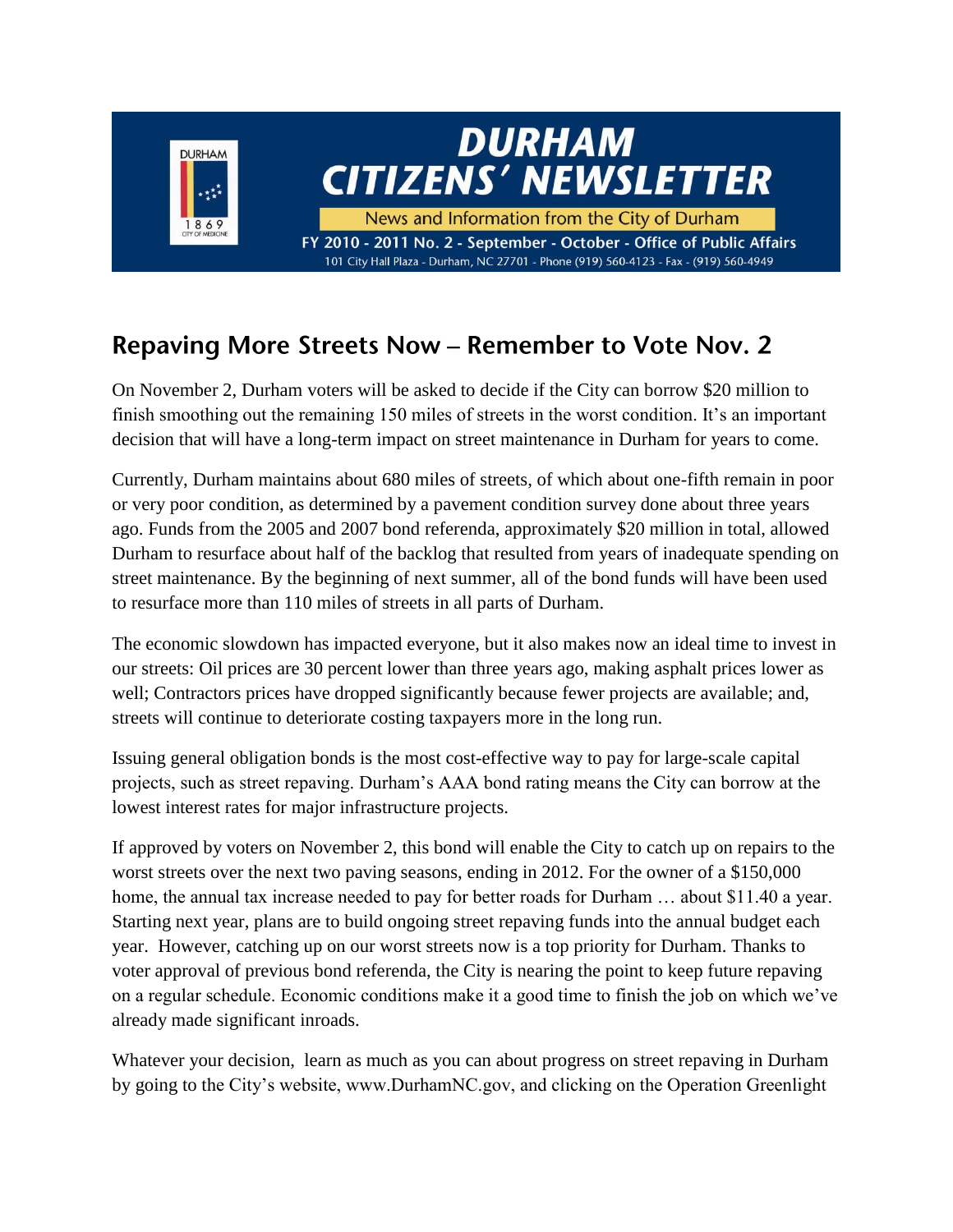icon. You can also see streets that would be included on the 2010 Bond Referendum repaving plan.

Remember to vote on November 2.

#### **Water Efficiency Ordinance Restricts Watering Days**

The summer weather has brought back abnormally dry conditions to parts of central and southeastern North Carolina, including Durham. Residents are asked to be mindful of their outdoor water usage and to follow the City of Durham's Year-Round Water Efficiency Ordinance. The outdoor irrigation schedule applies to any spray irrigation system and allows customers with addresses that end in an odd number to water on Tuesday, Thursday and Saturday. Customers with even-numbered addresses are allowed to water on Sunday, Wednesday and Friday. No watering is allowed between 10 a.m. and 6 p.m. any day and no watering is permitted on Mondays. Temporary licenses are available for the establishment of new landscapes and hand-watering, and drip irrigation systems are not restricted by this ordinance.

# **Bull City Connector Linking Downtown, Campus Connections**

Park your car and let the Bull City Connector take you where you want to go! It's a convenient, fare-free, and frequent bus service connecting visitors, business travelers, students, and downtown workers to key



destinations in and around Durham, including Duke University, Durham's historic downtown, Ninth Street and Golden Belt. Whether you're looking for dining, entertainment or conducting business, this environment friendly bus service offers an alternative way to get to where you're going. For information and a route map, visit [http://www.bullcityconnector.org.](http://www.bullcityconnector.org/)

# Is Your Property Located In A Local Historic District?

Durham has seven local historic districts that were created to protect and preserve the historic character of these areas as new development and redevelopment occur. These districts are: Cleveland Street, Downtown Durham, Fayetteville Street, Holloway Street, Morehead Hill, Trinity Heights, and Watts Hillandale. Each district is a zoning overlay district that applies to the property.

Changes to the exterior appearance of properties in these historic districts require review and approval to ensure that the change is in keeping with the historic character of the district. That review is conducted through an application for a Certificate of Appropriateness (COA). When each district was designated a preservation plan specific to that district was adopted as part of the zoning. When a COA is submitted, the proposal is reviewed for consistency with the review criteria in the preservation plan. Property owners are often unaware of this requirement, what changes require review, and their responsibility for compliance. For instance, replacement windows or siding, removal or planting of trees in the front yard, installation of signs, demolition of any structure, site work, fences or walls, and installation or relocation of mechanical equipment all require a COA.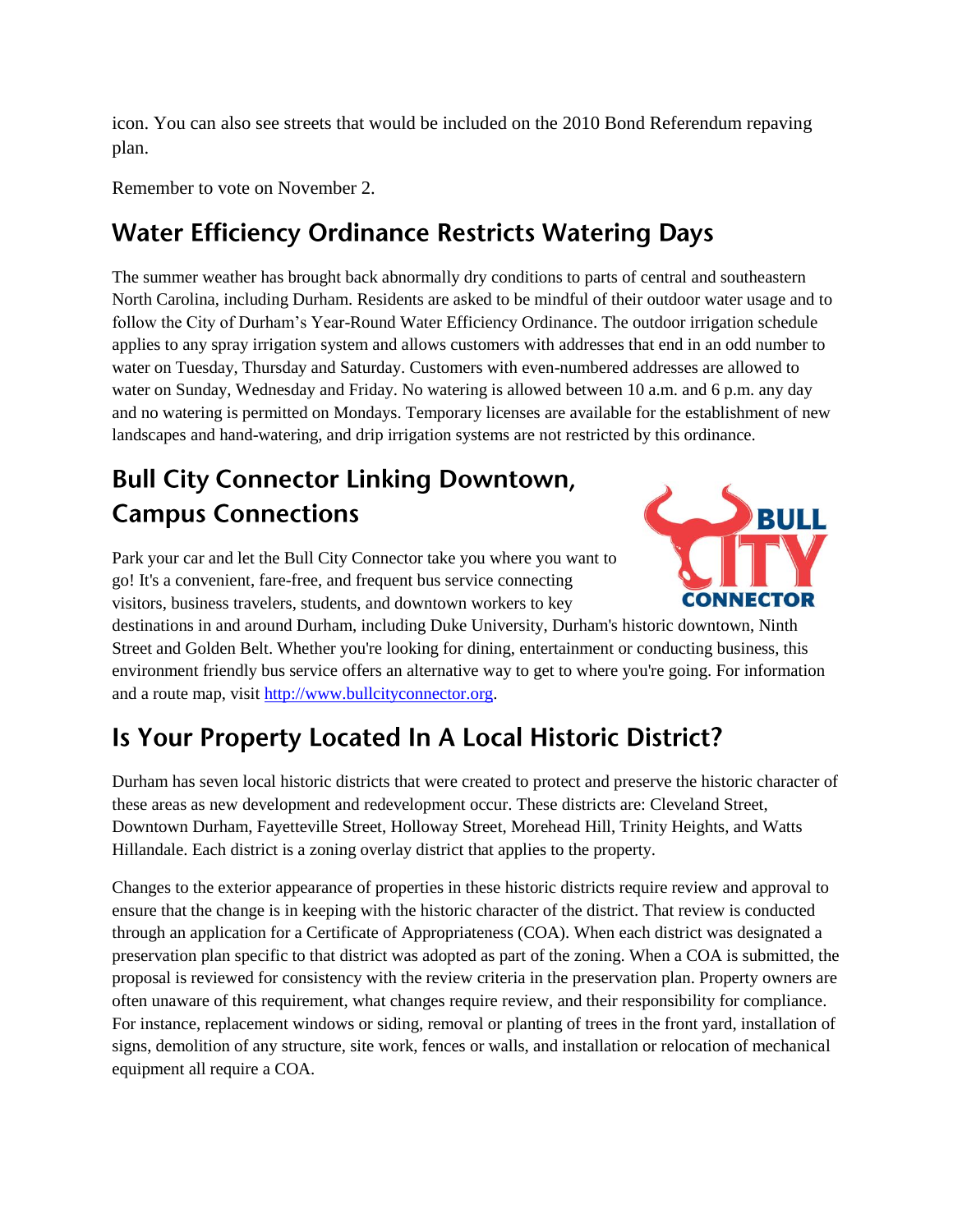If your property is in a historic district and you plan to make any exterior changes, contact the planning department at 919-560-4137 to begin the COA application process. For information, visit the City's [website](http://www.durhamnc.gov/departments/planning/historic_preservation.cfm) for Historic Preservation.

### **Subscribe to the City Manager's Report**

Receive the latest information and important City news via e-mail with the City Manager's Report. The report from City Manager Thomas J. Bonfield highlights the latest happenings in Durham City Government. To subscribe, visit [www.durhamnc.gov/managersreport.](http://www.durhamnc.gov/managersreport)

## 3rd Fridays Series Offers Music at the CCB Plaza

Start your weekend with live music and fresh air in the heart of downtown Durham. Performance in the "3rd Fridays" series will continue into October on the CCB Plaza, 201 N. Corcoran Street in downtown. All concerts begin at 6 p.m. For information, visit www.durhamnc.gov/departments/parks or call 560-4355.

## Durham Police Department's New Master Facilities Study

Stay informed, or get involved in the Durham Police Department's (DPD's) new Master Facilities Study? Public forums will highlight the scope and goals of the study, and provide attendees with handouts for reference. Citizens will also have the opportunity to ask questions and express their ideas for additional citizen engagement throughout the new study development and implementation. Information about the study and public forums will be posted on the DPD [website](http://www.durhampolice.com/) under Events and Features. For information, call DPD Community Services at 560-4438, ext. 29230.

## Reducing Blockages/Overflows through Sewer Line Cleaning

To meet permit requirements and reduce the instances of sewer blockages and overflows, Department of Water Management deploys crews to clean sewer lines on a routine basis. Using high-pressure water pumps and hoses combined with various attachments, debris is flushed out of the system. Standard equipment can output water at a rate of 200 gallons per minute through a one-inch hose. This can produce up to 2,000 pounds per square inch of pressure – allowing technicians to "pressure wash" the pipes. The debris is then removed by vacuum. This same process is also used during emergency response to blockages.

Because this process can cause the water seal in a household toilet to fail and splash the water onto the surrounding walls and floor in the bathroom, customers are encouraged to close all toilet lids routinely. A further action would be to cover the toilet bowl with an old towel and then place the toilet seat and lid down to hold the towel in place. City staff is developing notification procedures for routine system cleaning so that customers can prepare for and minimize issues caused by the high pressure flushing process. Customers may call Water & Sewer Maintenance at 560-4344 for further information and updates.

### **Toilet Rebate Program Still Available**